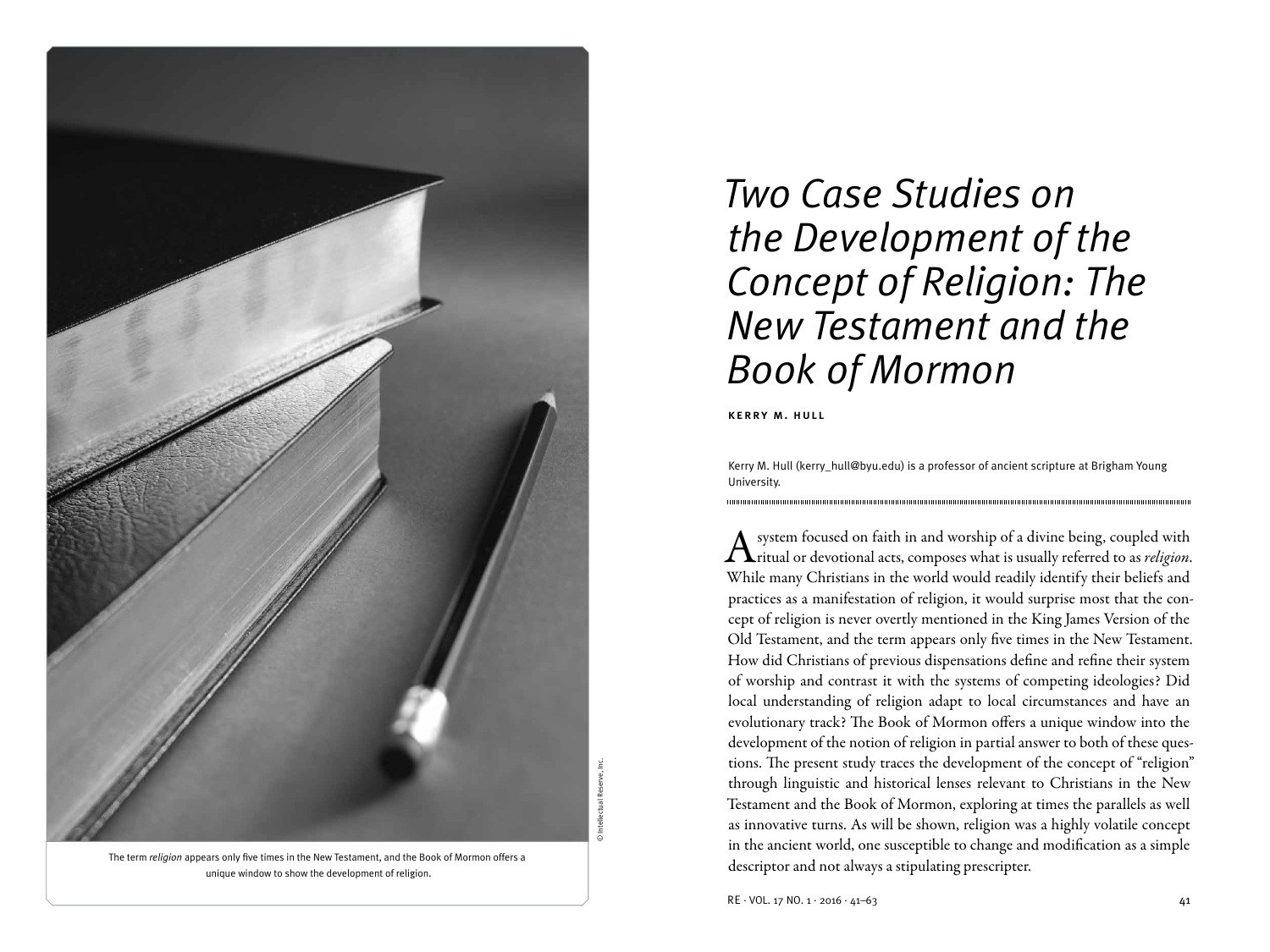#### **Defining** *Religion*

When ample linguistic data exist, etymological investigations usually produce fruitful insights into word meaning and development. With *religion*, however, we are instead confronted with a myriad of complexities. Social scientists, religious specialists, and philosophers alike have struggled to adequately define *religion* in any particular time period in world history. In fact, for many scholars today, the term *religion* is an academic construct "created to facilitate a conversation regarding what we intend to study from our several different perspectives and out of our many approaches or methods."1 Yet the English term bristles with historical depth, spanning numerous Western languages and cultures, many of which have contributed to its semantic development. More recent debates have played an even more crucial role in honing the meaning and concept of religion in Western societies,<sup>2</sup> such as justification<sup>3</sup> issues during the Reformation and the Enlightenment.<sup>4</sup>

By AD 1200 the meaning "a state of life bound by monastic vows" is attested. The first plural (i.e., "religions") reference appears 200 years later in English.<sup>5</sup> When we step back before the advent of Middle English and into Anglo-Saxon or even Roman times, however, we find a more polyvalent notion, one not solely dictated by cultural mores but fashioned and manipulated by root semantics. By the fifth century AD, etymological ambiguities in the Latin *religio* (religion) led to increased theological divisions and interpretations.

Religion is an expansive notion, and a pliable one. The supple nature of religion, especially across cultures, makes *a priori* assumptions of what it is or is not is a dangerous exercise.6 Are there *essential* constituent elements of religion? Faith, belief, myth, ritual, routine behaviors, piety, ethical behavior?7 The eminent sociologist Émile Durkheim defined *religion* as "a unified set of beliefs and practices relative to sacred things, that is to say, things set apart or forbidden—beliefs and practices which unite into one single moral community called a church, all those who adhere to them."8 Thus, Durkheim proposed a functionalist theory of religion; that is, one centered on what religions *do*. Similar to Durkheim's functionalist view, to the Latter-day Saint, religion constitutes a relationship to the Divine that is actively expressed through outward behaviors and benevolent works (see James 1:27; 2:17).

## *θρησκεία* **and** *Religion*

The English term *religion* answers to the Greek θρησκεία (*thrēskeia*). Early appearances of *thrēskeia* can be found in Herodotus in the fifth century BC.9 Here Herodotus uses the verb *thrēskeuō* to mean "'religious conduct or practice' in general, with particular emphasis on the zealousness of such practice,"10 or "to perform religious observances."11 However, *thrēskeia* did not then carry all of the same semantics it developed later during the first century AD. Indeed, as Benveniste has noted, *thrēskeia* did not come to mean an "*ensemble de croyances et de pratiques*" (an assemblage of beliefs and practices) until the beginning of the Christian era.<sup>12</sup>

### *θρησκεία* **in the New Testament**

In New Testament times, the notion of *thrēskeia* rested squarely upon outward ordinances and ritual acts. Thayer's Greek lexicon<sup>13</sup> defines *thrēskeia* as "apparently primarily *fear of the gods*" and "*religious worship,* esp. *external, that which exists in ceremonies*." Vine defines the adjective *threskos* as "religious, careful of externals of divine service."14 While *thrēskeia* appears in the works of Herodotus connoting "religious worship" or "religion,"15 its use in later papyri suggests a meaning of "ritual" or "worship," with a stronger focus on "reverence" for the gods.16

Uses of *thrēskeia* were positive and signified "religious zeal," "worship of God," or "religion," such as Josephus's use of it in *Antiquities* 1.13.1: "They (Syrians) feared their wives, all of who, with a few exceptions, had gone over to the Jewish religion."17 The term employed by Josephus for *religion* here, *thrēskeia*, really signifies "cult," suggesting that the women were attracted to the *rituals* of the synagogue.18 In addition, *thrēskeia* can also have a negative usage, such as in Colossians 2:18, when Paul warns against the "worshipping of angels" (θρησκείᾳ τῶν ἀγγέλων, *thrēskeia tōn angelōn*). Here *thrēskeia* more properly means "religious excess" or "wrong worship."19 (There are, however, grammatical considerations that could alter this interpretation.<sup>20</sup>) Thus, *thrēskeia* was not uniquely applied to orthodox notions of religion, but rather to various forms of worship. 21

The term *religion* does not appear in the King James Version (hereafter KJV) of the Old Testament. *Thrēskeia*, however, does occur in the apocrypha of the Septuagint in the book of Wisdom of Solomon (14:27) and in 4 Maccabees 5:7 and 13. In the Wisdom of Solomon the RSV translates it as "worship": "For the worshiping (θρησκεία) of idols not to be named is the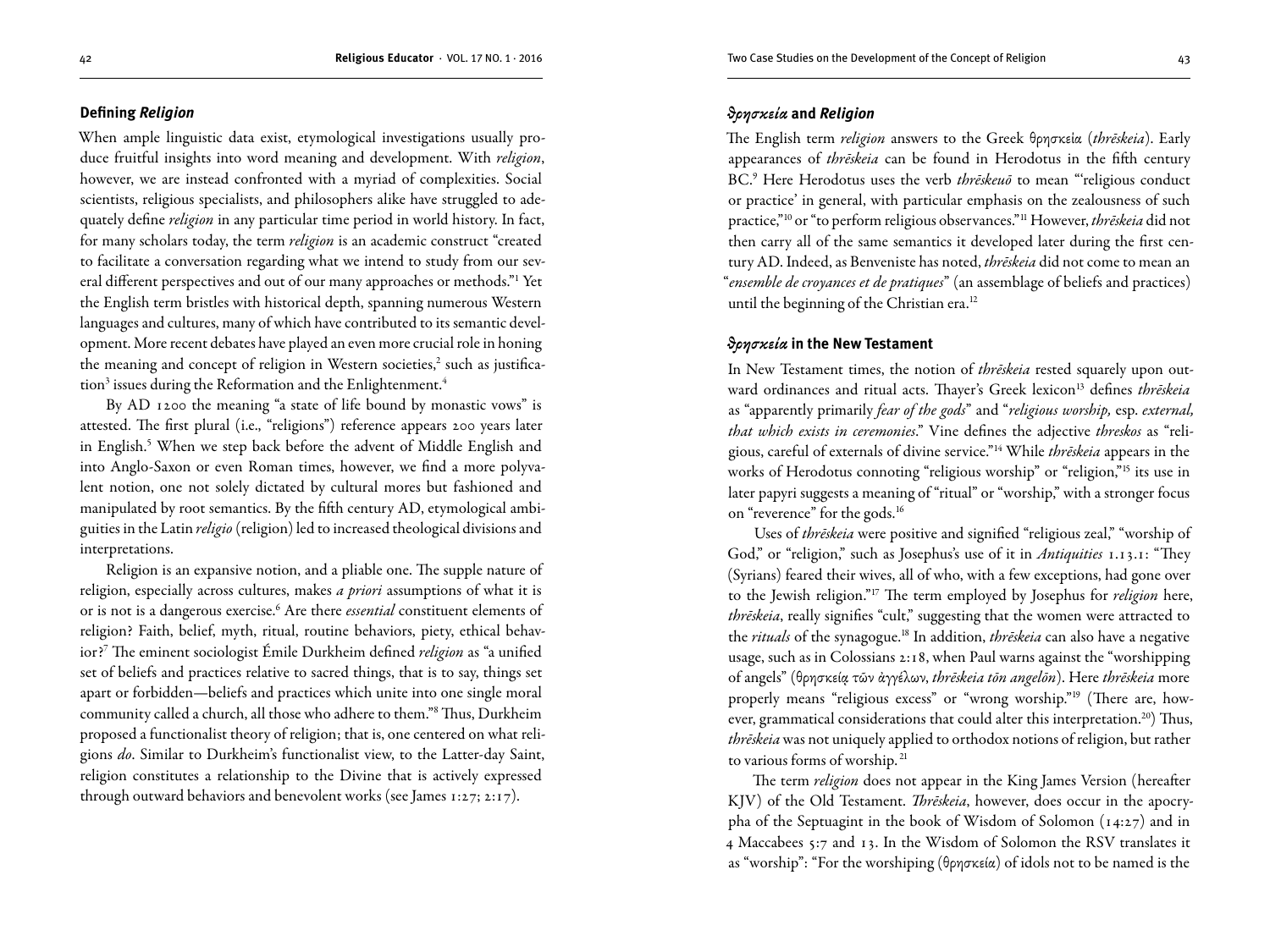beginning, the cause, and the end of all evil" (ἡ γὰρ τῶν ἀνωνύμων εἰδώλων θρησκεία παντὸς ἀρχὴ κακοῦ καὶ αἰτία καὶ πέρας ἐστίν). In 4 Maccabees 5:7 the tyrant Antiochus applies the term *thrēskeia* to the "religion of the Jews" (τῇ Ιουδαίων . . . θρησκείᾳ) and again indirectly in verse 13.22

The term *religion* appears only five times in the KJV of the New Testament (Acts 26:5; Galatians 1:13, 14; James 1:26, 27).<sup>23</sup> In two of the five cases, θρησκεία (*thrēskeia*) is translated as "religion" (Acts 26:5 and James 1:27). In addition, the adjective *religious* occurs twice: once in a translation of the Greek word σέβω (*sebō*) in Acts 13:43, and once for the Greek θρησκός (*thrēskos*) in James 1:26. A more detailed examination of these instances, including the occurrence in Colossians 2:18 previously discussed, sheds light—albeit precious little of it—upon the question of how religion was defined in New Testament times.

When Paul was standing before Agrippa answering the accusations leveled against him by the Jews, he recounted how he once lived according to the strict customs and religious practices of the Jews. In Acts 26:5 in the KJV, Paul, speaking of the Jews, states, "Which knew me from the beginning, if they would testify, that after the most straitest sect of our religion I lived a Pharisee." The term *religion* in Greek is θρησκείας (*thrēskeias*), here applied to the rites and forms of worship of the Jews at the time, indicating in Paul's day the term was not exclusive to Christianity in the minds of early Christians. This appropriately follows Old Testament–era usage in which *thrēskeia* refers to the Jewish worship in Maccabees 5:6, 13 but also to pagan worship in Wisdom of Solomon 14:18, 27.

In Galatians 1:13–14, however, Paul uses a different word, Ἰουδαϊσμῷ (*Ioudaismō*), to refer to the religious practices of the Jews: "For ye have heard of my conversation in time past in the Jews' religion [Ἰουδαϊσμῷ], how that beyond measure I persecuted the church of God, and wasted it: and profited in the Jews' religion [Ἰουδαϊσμῷ] above many my equals in mine own nation, being more exceedingly zealous of the traditions of my fathers." Paul uses *Ioudaismō*, not thrēskeia, to denote the ritual observances and lifestyle of the Jews.<sup>24</sup>

The final two occurrences of *religion* in the KJV of the New Testament are found in James 1:26–27: "If any man among you seem to be religious [θρησκὸς, *thrēskos*], and bridleth not his tongue, but deceiveth his own heart, this man's religion [θρησκεία, *thrēskeia*] is vain. Pure religion [θρησκεία καθαρὰ, *thrēskeia kathara*] and undefiled before God and the Father is this, To visit the fatherless and widows in their affliction, and to keep himself unspotted from the world." Verse 26 is the only case in which the adjective *religious* (*thrēskos*)

is used in the Bible. Here, though, James is speaking against those who feign "religious" character through lip service and "bridleth not" their tongues. He then reminds the self-deemed pious that "pure religion" (*thrēskeia kathara*) is to be found in *doing*, not in verbal platitudes. Thus, it is through Christlike behavior that we fully express our religious devotion; to do otherwise would, in James's words, render one's religion μάταιος (*mátaios*, 'worthless'). Finally, James adds that a true pious believer should remain "unspotted" (*áspilios*, lit. 'not-stained') before God, concordant with religion itself being "undefiled" (*amíantos*) before God. For James, then, *thrēskos* is an action-oriented term representing proper Christian behavior. According to James, religion is not just a set of beliefs but also an *expression* of one's "religiosity."25

The New Testament occurrences of *thrēskeia* suggest a focus on ritual activities and those related to good works or service.<sup>26</sup> James's use of the term provides perhaps the clearest insight into just what *religion*<sup>27</sup> could mean to first-century Christians, while Paul's usage assures us that Christianity did not hold a monopoly on the application of the term.

#### *Religio* **in the Roman World**

As noted above, the English term *religion* has a complex history, and there is little agreement on its true etymological origins. Remarkably, almost none of the languages of the world have a word with similar semantics to *religion* and its Latinate antecedents. The enigmatic development of the term leaves several questions unsatisfactorily answered. First, what is the correct derivation of *religio*, the term from which the English word *religion* is derived? Also, at what point in history does the Latin *religio* come to represent our present-day definition of religion? Finally, what is the relationship between *religio* and *superstitio* (superstition) in the Roman and early Christian world?

The most common propositions for the origin of the term *religion* are that it is derived from either the Latin *legere* (gather, collect,<sup>28</sup> pick out), or stemming from *ligare* (bind, tie, fasten). Cicero (106–43 BC) was the first to attempt a full explanation of the etymology for *religio* in his work *De natura deorum* (II, 28, 72).29 Cicero connected *religio* to the Latin *relegere* (reread, retrace, or consider again).30 He also gave other descriptions of its meaning being related to *elegere* (select): *leger* (picking out), *diligere* (care for), and *intellegere* (understand). Cicero interpreted this etymology to suggest the need to repetitively "go through the proper motions"31 (e.g., read scriptures carefully and reread them again and again as a prerequisite to being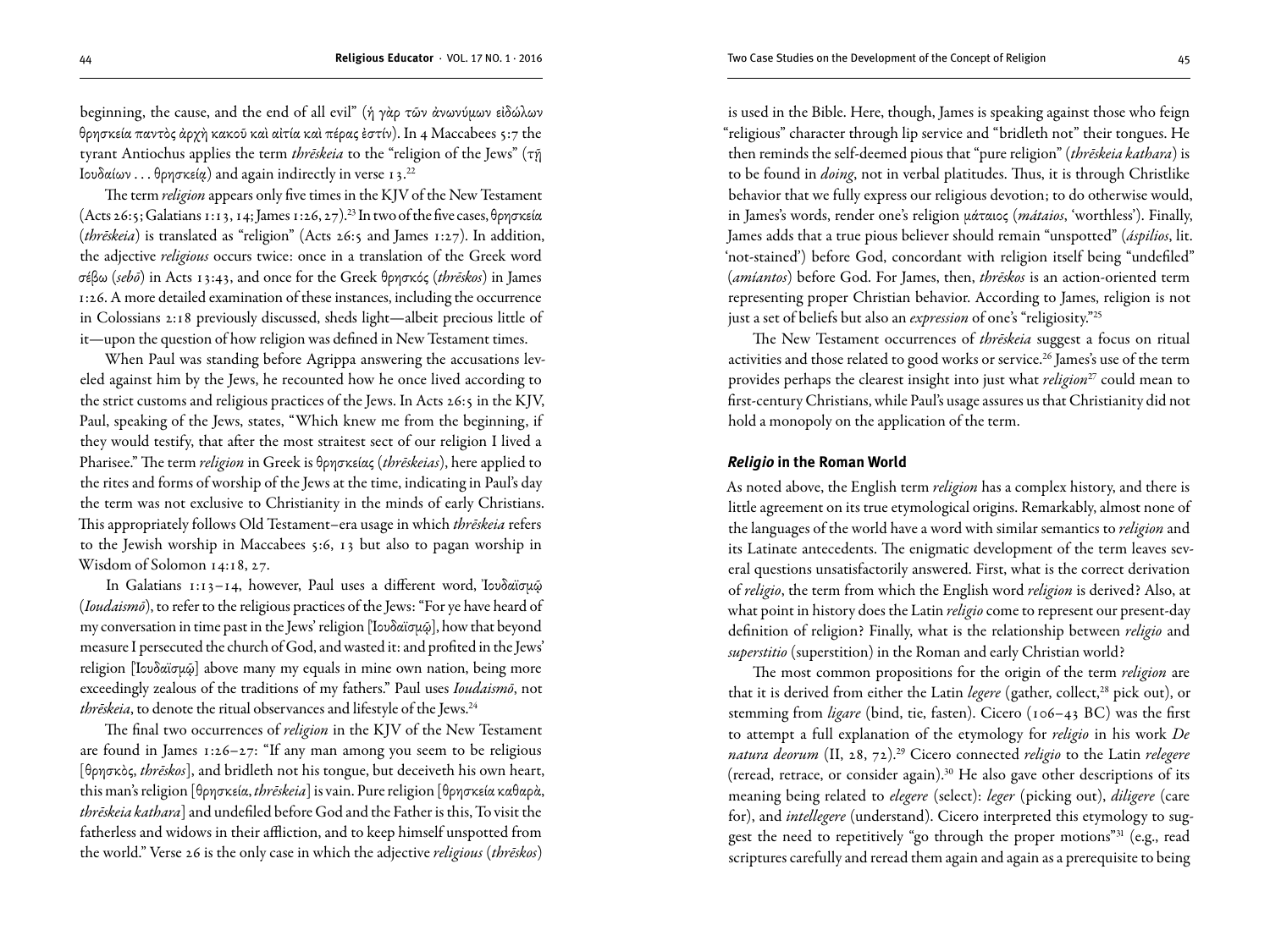a member). Furthermore, in Cicero's view, we choose God by "re-choosing" (*re-legere*) him continually.

While Cicero's etymology had many supporters, it had many more detractors. The apologist Lactantius derided Cicero's naïve understanding of *religio*, offering a different explanation for its origin. Lactantius, in an interpretation supported by Sulpicius Rufus and Tertullian, linked *religio* to the Latin *religare*, 'to bind back'.<sup>32</sup> For Lactantius, *religio* represents "the bond of piety by which we are joined and 'linked back' to God" (*DI* 4.28.3).33 While this subtle shift in root vowel and meaning could be seen as of minor significance, Kumar argues that the implication of this new interpretation was profound: "With Lactantius's view of *religio*, we have a glimpse of how religion was emerging as a universal category with a 'normative paradigm' for distinguishing true and false religion." 34 This moved the very notion of *religion* toward "an acultural and transcendent category," not merely a cultural or traditional construct.35

The appeal of Lactantius's idea soon spread, and important figures such as Lucretius and later Augustine agreed with this interpretation. Augustine fully embraced the notion of our being "bound" to God as the essence of the term *religion*. As Smith notes, "Augustine . . . is the last writer before the Renascence to evince a significant interest in the concept. He took up one of the senses in which the term had come to be used, and that a highly important one. On it he wrote a book. This is the first time that a Christian writer had undertaken to explicate a notion of *religio,* rather than using the term somewhat incidentally."36

 For Augustine, religion was more than just overt practices and observances; it was instead "a vivid and personal confrontation with the splendour and love of God."37 Augustine also recognized the utility and possible pitfalls in calling up *religio* as a translation of the Greek *thrēskeia*. His personal reflections on this translation issue are revealing:

The word "religion" might seem to signify more specifically not any worship of God; and our translators have therefore used this word to render the Greek term *threskeia.* In ordinary Latin speech, however—and not only of the ignorant, but even of the most learned also—we say that *religio* is to be observed in human relationships, affinities and friendships of every kind. The term therefore does not escape ambiguity when used in discussing the worship of the deity; for we cannot strictly speaking say that *religio* means nothing other than the worship of God, since we should then be unjustifiably disregarding the sense in which the word applies to the observance of duties in human relationships.38

When Augustine speaks of "our translators," he is likely referring primarily to Jerome, the most linguistically gifted biblical translator of his age. Jerome, Augustine's contemporary and often ideological combatant, is credited with first including the term *religio*, however sparingly, in a Bible version: the Latin Vulgate. In eight cases Jerome used *religio* or a cognate form of it in his elegant translation (see Acts 2:5, 10:2, 13:50, 26:5; Colossians 2:18; James 1:26–27). Jerome usually (but not always) used *religio* to translate all three Greek words KJV translators rendered as "religion" or "religious," but primarily for *thrēskeia*. 39 More than perhaps any other early Christian writer save Augustine, Jerome helped to seal the importance of *religio* into Western Christian tradition with the inclusion of these mere eight words in his translation.<sup>40</sup>

Before Jerome or even the time of Christ, *religio* had enjoyed a long history of shifting use in the Roman world. "*Religio*, indeed," states Saler, "was at least as multivocal among the later Romans as *religion* is among us."41 While in the pre-Roman Latin language *religio* expressed solely the notion of a divine, higher power,<sup>42</sup> the term evolved over millennia to come to represent what we today define as *religion*. It was its adoption by Christianity that further expanded its range of meanings, while simultaneously shrouding it ever more in semantic intricacies.43 The development of *religio* from a term employed by Christians for other Greco-Roman practices to one pregnant with Christianspecific nuances shows the remarkable semantic extensions it underwent, not at all unlike the journey of the Greek *thrēskeia*. 44 An even later innovation for *religio* was its application to the organization of the Church itself.<sup>45</sup> Indeed, the term *religion* is not finished evolving in meanings and uses even today.

### *Religio* **vs.** *Superstitio*

While Cicero espoused devoted, repetitive acts towards God (*relegere*), he made a calculated distinction between *religio* and the broadly defined, competing ideology of *superstitio*. Essentially Cicero viewed *superstitio* as any mystic tradition or practice other than *religio*. In fact, for Cicero, they were diametrically opposed.46 Benveniste concurs, stating that the "contemptible religious beliefs" that were *superstitio* at the time stood "in opposition" (*il s'oppose*) to *religio*. 47 In the early empire, however, Boyarin sees *superstitio* as "not so much the opposite of *religio* as a type of *religio*, simply a dangerous and illegitimate excess of *religio* itself."48 This was Cicero's position: *superstitio* was "too much *religio*" or "misdirected *religio*."49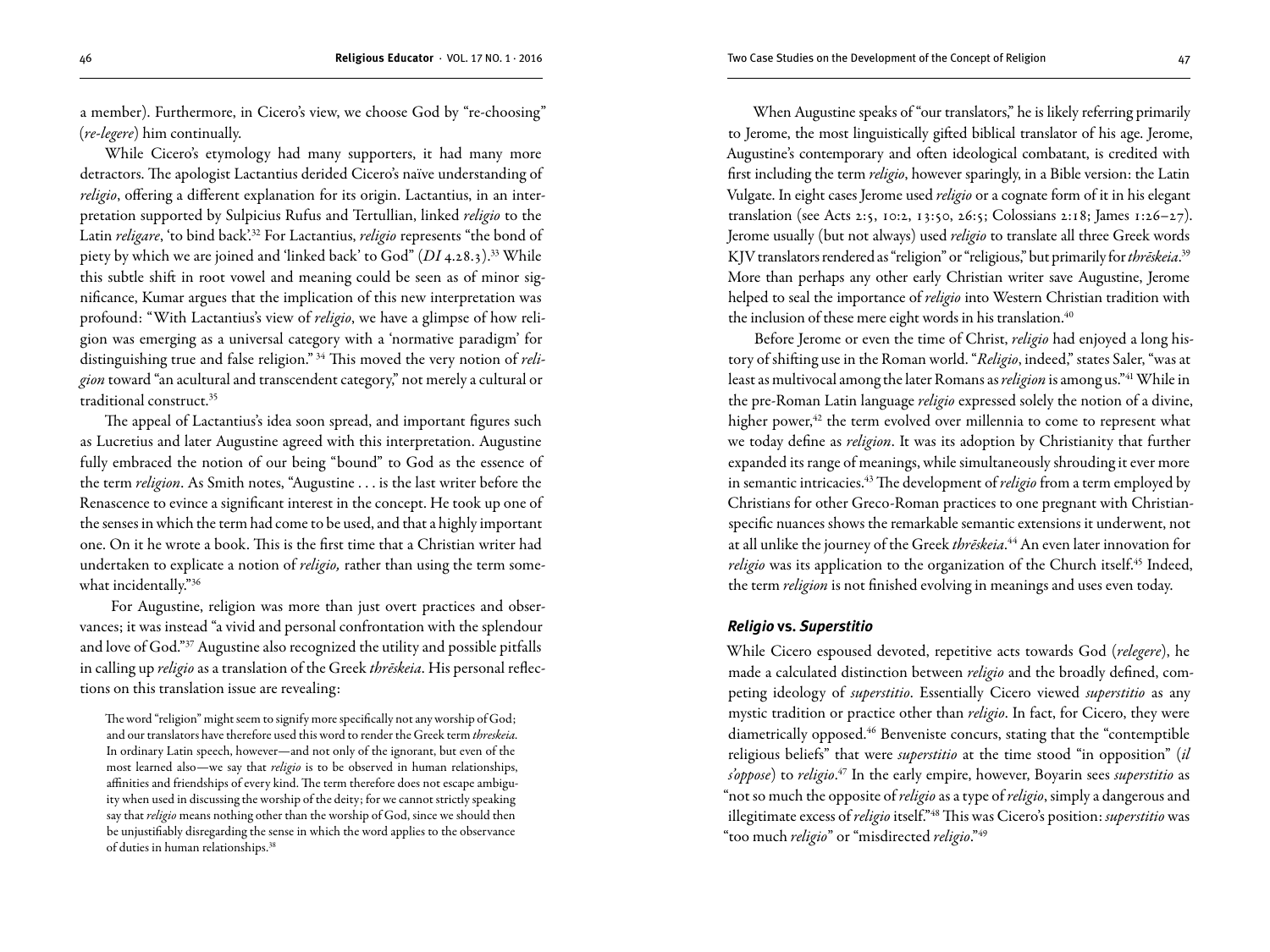It was only later in the Christian era that *religio* became associated with the notion of a belief in orthodox truth.50 Sachot similarly finds that it is "*Dans la bouche de chrétien religio renvoie désormais non plus seulement à pratiques et a des institutions individuelles, familiales ou civiles, mais aussi et avant tout à un rapport absolu a la vérité*" ('In the Christian mouth *religio* now refers not only to practices and institutions, be they individual, family, or civil, but also and above all an absolute relation to the truth').<sup>51</sup> In Lactantius's own words, "*Religio* is worship of the true god, *superstitio* of a false": one true system, while all others are false. Traditional Roman culture did not make such distinctions of ritual practices or belief systems being "true" or "false"; rather they debated the different types of human relationships with the gods.<sup>52</sup> Lactantius's definition of religion as being "linked back" to God informs this new dichotomy.

Augustine came to view the concept of "true religion" as one "by which the soul binds itself again to the one and only God and reconciles itself to him from whom it had torn itself away, as it were, by sin."<sup>53</sup> Augustine's evolving understanding of *religion* towards *one true* set of beliefs and practices is apparent in the adjectives he begins to use with *religio*: *uera* (true)*, catholica* (orthodox)*,* 54 *orthodoxa* (orthodox)*, perfecta* (perfect)*,* and *sacrosancta* (sacrosanct).55

In the Roman world, the distinct qualities of *religio* and *superstitio* that Cicero labored to establish began to shift in Vespasian's day—and indeed to collapse, as Vespasian's ascendency came to be viewed in terms of *superstitio* and not *religio*. Vespasian's narrative of ascendency incorporated aspects of *superstitio* such as believing an emperor could perform magic and in omens that prognosticated his success—a departure from the more "religious" discourse found in Cicero's Republic.<sup>56</sup> However, the impact of the distinction from Lactantius's time helped to redefine both ideas in the short term and influenced their semantic evolution over time.

Thus, in the early Christian era, the concept of *religio* underwent significant modification from its pre-Roman antecedent. What emerged by the sixth century AD was a notion of religion that emphasized our bound nature to God and ordinances and practices that were an outward demonstration of that relationship. Religion (*religio*) was, as *thrēskeia* had also become, an expression of our commitment to God through proper acts of piety and orthodox rituals and beliefs.

© Free Software Foundation, Inc.

Bust of Cicero, Musei Capitolini, Rome.

## *Religion* **in the Book of Mormon**

The development of the concept of religion among the peoples of the Book of Mormon shows both parallels to its development in biblical thought and interpretation as well as moments of great innovation. An effort to track the development of religion in the Book of Mormon faces many of the same obstacles one encounters in a similar quest in the Old Testament or New Testament. As noted earlier, no term *religion* appears in the KJV of the Old Testament, and only five cases are found in the New Testament, severely hampering a meaningful examination of concept. Some scholars have even suggested that *religion* is inappropriately applied to ancient Israel or to the earliest Christianity because of the rarity of such terms in the Old Testament and New Testament.<sup>57</sup> Saxbee goes so far as to aver that "the concept of religion does not sit comfortably with biblical thought."58

Early sections of the Book of Mormon may not be so different. In the first five centuries in the New World, no mention of the term *religion* appears in the text, suggesting an alternate emphasis or identity marker for those who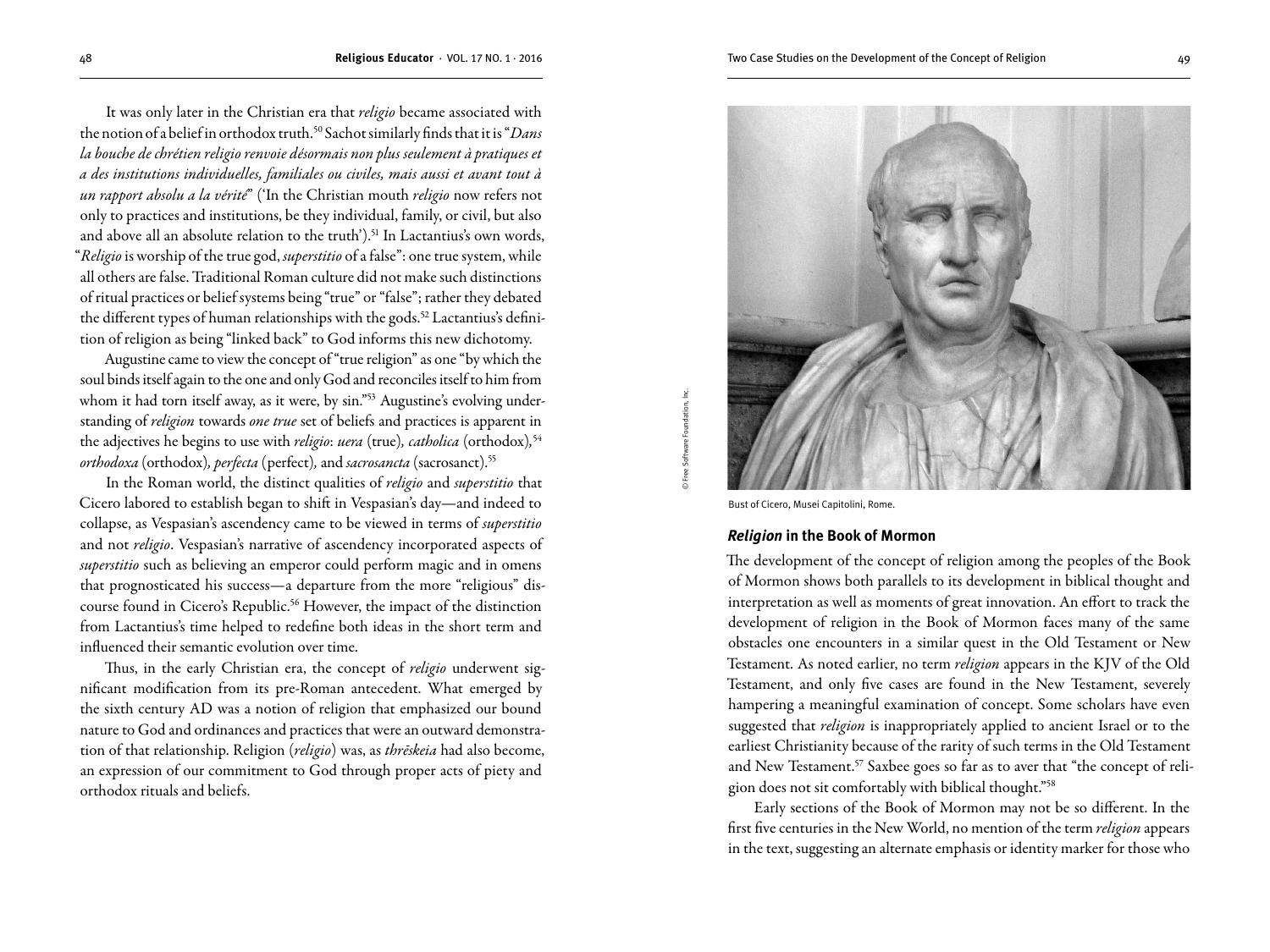were believers and followers of the prophets at the time. Yet, considering the first five centuries are recorded on the small plates of Nephi, this is somewhat surprising because of the spiritual focus of those plates.

Some thirty years after leaving Jerusalem, Nephi began recording both the spiritual and civil history of his people. The Lord commanded that the large plates of Nephi be used to write "an account of the reign of the kings, and the wars and contentions" (1 Nephi 9:4). The small plates, on the other hand, were reserved more for spiritual matters, "for the more part of the ministry" (1 Nephi 9:4), and for things which were "pleasing unto God" (2 Nephi 5:32). Jacob further states that he would add to the small plates only that "preaching which was sacred, or revelation which was great, or prophesying" ( Jacob 1:4). From 1 Nephi to Omni, prophets and scribes recorded principally the spiritual history of the people, yet the term *religion* never appears. Was the notion of religion not in place in Nephite society during this time? How did the Nephites refer to their spiritual system? Was the notion of "church" an equivalent or a predecessor to "religion"?

We may infer from this lacuna in the first part of the text that religion was an evolving concept, one that was based on aspects of the revealed gospel and its accompanying practices. Without any doubt Lehi and Nephi would have had the terms available to discuss their belief system, even if that did not include the term *religion*. Indeed, it is important to state that not all cultures have a word for *religion*. 59 Therefore, it is not necessarily surprising that the term does not appear in the text of the Book of Mormon until the days of Moroni<sub>1</sub>. I suggest that the notion of religion did in fact develop over time as the structure of their God-led society adapted to emerging political realities, ever increasing populations, and a new emphasis on individual rights and liberties. Perhaps a more direct causality can be assigned: it cannot be a mere coincidence that the appearance of the term *religion* comes on the heels of the organization of the first "churches" in the land (Mosiah 25:19).

## *Church* **and** *Religion*

While "church" is mentioned numerous times in 1 and 2 Nephi, most mentions refer to the "great and abominable church," the church in Jerusalem, or future mentions of churches in the world. None denotes an organization of believers calling themselves a "church"; that does not appear in the Book of Mormon until the days of King Noah, a leader steeped in wickedness and debauchery.

In about 146 BC, Alma<sub>1</sub>, a former priest of Noah, fled before Noah's priests, repented, and began to teach the doctrines Abinadi taught before his death and the doctrines of other prophets (see Mosiah 18:19). Alma<sub>1</sub> baptized 204 individuals, who made up the official members of the first church since the arrival of Lehi<sub>1</sub>'s original group: "And they were called the church of God, or the church of Christ, from that time forward" (Mosiah 18:17). Note that baptism is the gateway to "belong to the church of God." In other words, conversion and acceptance of ordinances now precede membership in the organization of the Church: "And it came to pass that whosoever was baptized by the power and authority of God was added to his church" (Mosiah 18:17). Similarly, in New Testament times the fact that one could convert to Christianity helped to form it into an institution, not just a set of ritual practices, "an institution that we might name 'the Church.'"60 Thus, whereas in Jacob's day a Nephite was identified simply as anyone "friendly to Nephi" (see Jacob 1:14), by this time expressions of true belief and prescribed outward ordinances were required for inclusion among the Nephites. The establishment of the church was in part a response to the redefinition of just what a "Nephite" was, which by this point had become more closely linked to an orthodox belief and practice that bound one to God. Pluralism of religious ideology had come sharply into contrast, which provided a further impetus for the establishment of an orthodoxy within an established organization.

The first mention of an organized "church" in the book of Mosiah is in 18:17: "And they were called the church of God, or the church of Christ, from that time forward. And it came to pass that whosoever was baptized by the power and authority of God was added to his church." The church as such was evidently not seen as an essentially independent entity until Alma<sub>1</sub> "founded" it (see Mosiah 23:16).<sup>61</sup> Note also that in contrast to 1 and 2 Nephi, which make several atemporal references to various churches, no other churches are mentioned other than those of God at this time. The only competition as such came from incorrect teachings—similar to Cicero's view of *religio* as orthodox and *superstitio* as everything else.

In the book of Mosiah, the term *church* has two distinct usages. Both usages of the term *church* appear in Mosiah 25:22: "And thus, notwithstanding there being many churches [i.e., local organized entities] they were all one church [i.e., the organized body of believers], yea, even the church of God; for there was nothing preached in all the churches except it were repentance and faith in God." First, *church* refers to the organized body of believers.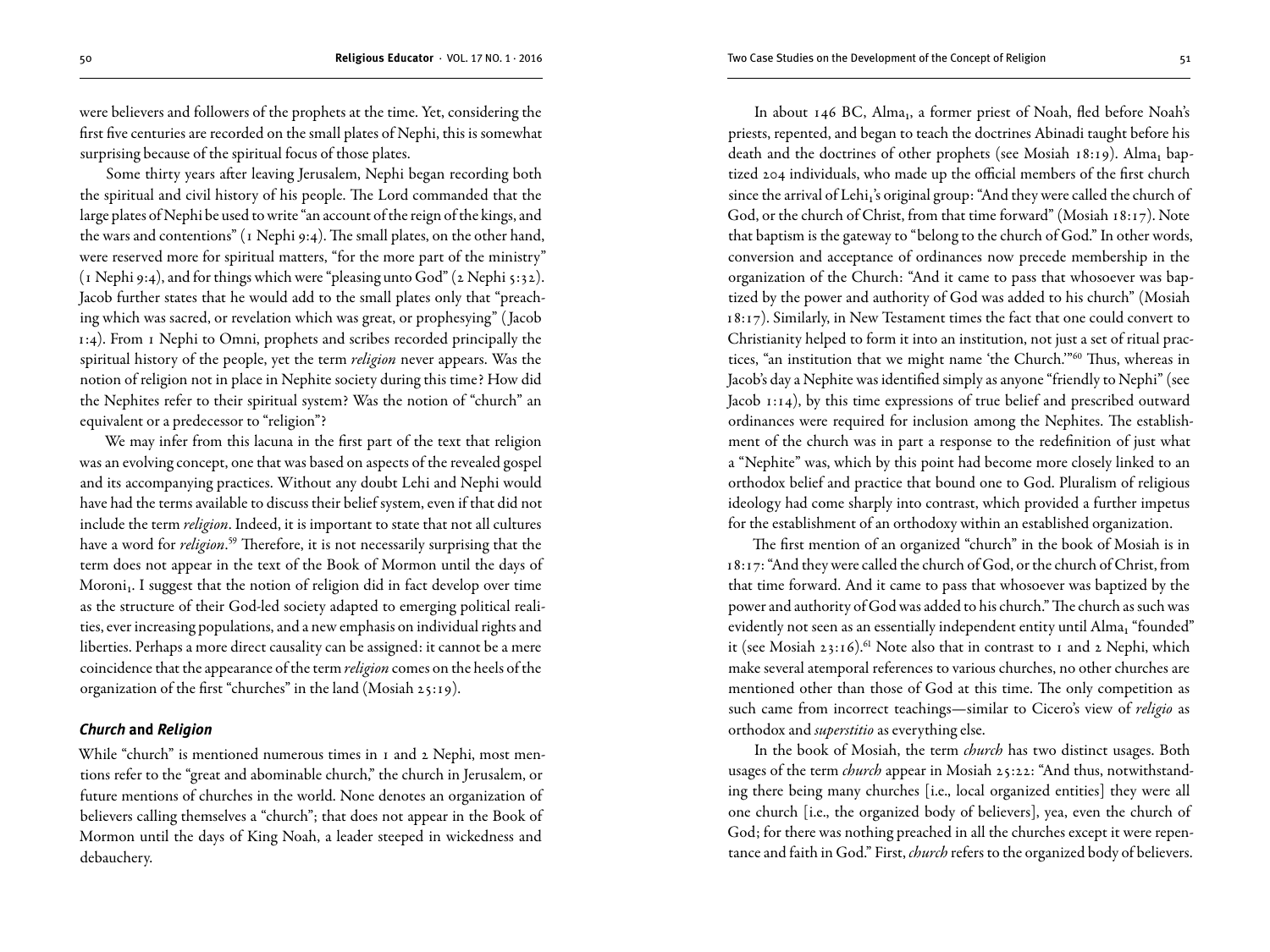The "church" mentioned in Mosiah 18:17 represents a local organized entity, something more akin to a "ward" today in The Church of Jesus Christ of Latter-day Saints, one for which local leaders, teachers, and priests are selected and individual locations are designated. A clear description of these local entities is found in Mosiah 25:21: "Therefore they did assemble themselves together *in different bodies, being called churches*; every church having their priests and their teachers, and every priest preaching the word according as it was delivered to him by the mouth of Alma" (emphasis added). The founding of the church and the organization of these various branches perhaps offered a fertile space for a formal reification of the orthodox teachings of Alma<sub>1</sub> as *religion*, though it is never overtly expressed in the text. Nevertheless, Alma<sub>1</sub>'s teachings and organizational drive helped to propel the church toward the first designation of *religion* in the Book of Mormon in the following century.

Circa AD 74, when Moroni<sub>1</sub> and his people were facing military action by Zerahemnah, the leader of the Zoramites, and his forces, we are told of the higher cause for the Nephite engagement. They were not fighting for "monarchy nor power," but rather "for their homes and their liberties, their wives and their children, and their all, yea, for their rites of worship and their church" (Alma 43:45). This verse is constructed upon poetic principles of synonymy: the paralleled usage of synonymous terms, here in couplet form. What is important for our discussion here is that "church" is synonymously paired with "rites of worship" in this verse. We see this again when Moroni<sub>1</sub> threatens Zerahemnah in an effort to convince him to enter into a covenant of peace. Moroni<sub>1</sub> uses highly poetic language in this formal, diplomatic discussion: "And now, Zerahemnah, I command you, in the name of that allpowerful God, who has strengthened our arms that we have gained power over you, by our faith, by our religion, and by our rites of worship, and by our church" (Alma 44:5). Moroni<sub>1</sub> employs two synonymous couplets in this verse: "by our faith, by our religion," followed by "and by our rites of worship, and by our church." Note that he uses "rites of worship" as a synonym of "church" by poetically aligning them in couplet fashion, providing excellent semantic control over the term *church* at this point in Nephite history as relating to "rites of worship."

## **The Emergence of** *Religion* **in the Book of Mormon**

While various forms of religious practice are described in the Book of Mormon,<sup>62</sup> the immediate context of the first mention of *religion* in the Book

of Mormon is one of enflamed political rhetoric, secession, and the ominous threat of loss of freedom. Somewhat surprisingly, the term *religion* appears only in the book of Alma (see 43:37; 44:2, 3, 4, 5; 46:12, 20; 48:13, 47; 50:10; 51:6). The term bursts onto the scene with no fanfare or introduction, but is presented matter-of-factly as an understood concept. However, what Moroni<sub>1</sub> stresses in his definition of religion is highly telling and informative.

Soon after Alma<sub>1</sub> has been "taken up by the Spirit, or buried by the hand of the Lord" in Alma 45, Helaman and his brethren set out to preach among the Lamanites, to establish a new the church in all the land, and to appoint priests and teachers for the people (see verses  $2I-22$ ). There were some, however, who would not listen to Helaman and his brethren. Among this rebellious group, a leader named Amalickiah emerged, who, by means of flattery and promises of political power, managed to convince many people to support him in his effort to be named king (see verses 46:1–7). Notable among the dissentient band were numerous lower judges, in addition to many who had become prideful because of their "great riches" (45:24; 46:4). These new followers of Amalickiah abandoned the church, no longer walking "uprightly before God," and began acting "wickedly." Not content, however, just to distance themselves from the church, they actively went about "to destroy the church of God, and to destroy the foundation of liberty which God had granted unto them" (46:10). Here the object of their destructive design was both the church and the foundation of God-given liberty.

In response to the threat posed by Amalickiah and those whom he had led away, and to the need for a physical symbol, or "totem,"<sup>63</sup> to serve as a rallying marker (i.e., a battle standard) for the Nephites, Moroni<sub>1</sub> tears a section of his garment. He writes on it the battle cry, "In memory of our God, our religion, and freedom, and our peace, our wives, and our children," which he then attaches to the top of a pole (46:12). The rhetorical impact of Moroni<sub>1</sub>'s terse composition was intensified through the careful and conscious use of poetic structuring. The arrangement of the possessive clauses in Moroni's words can be parsed either into two triplets (*God*–*religion*–*freedom* and *peace*–*wives*– *children*) or into three successive couplets (*God*–*religion*, *freedom*–*peace*, and *wives*–*children*). Semantic couplets and triplets are a well-known convention in Near Eastern as well as Mesoamerican traditions<sup>64</sup> as a means of creating an emphatic or emotive aesthetic.<sup>65</sup> The Book of Mormon also has scores of specific couplets and triplets throughout the text.<sup>66</sup> Both couplets and triplets operate on the same principle of grouping terms that have a specific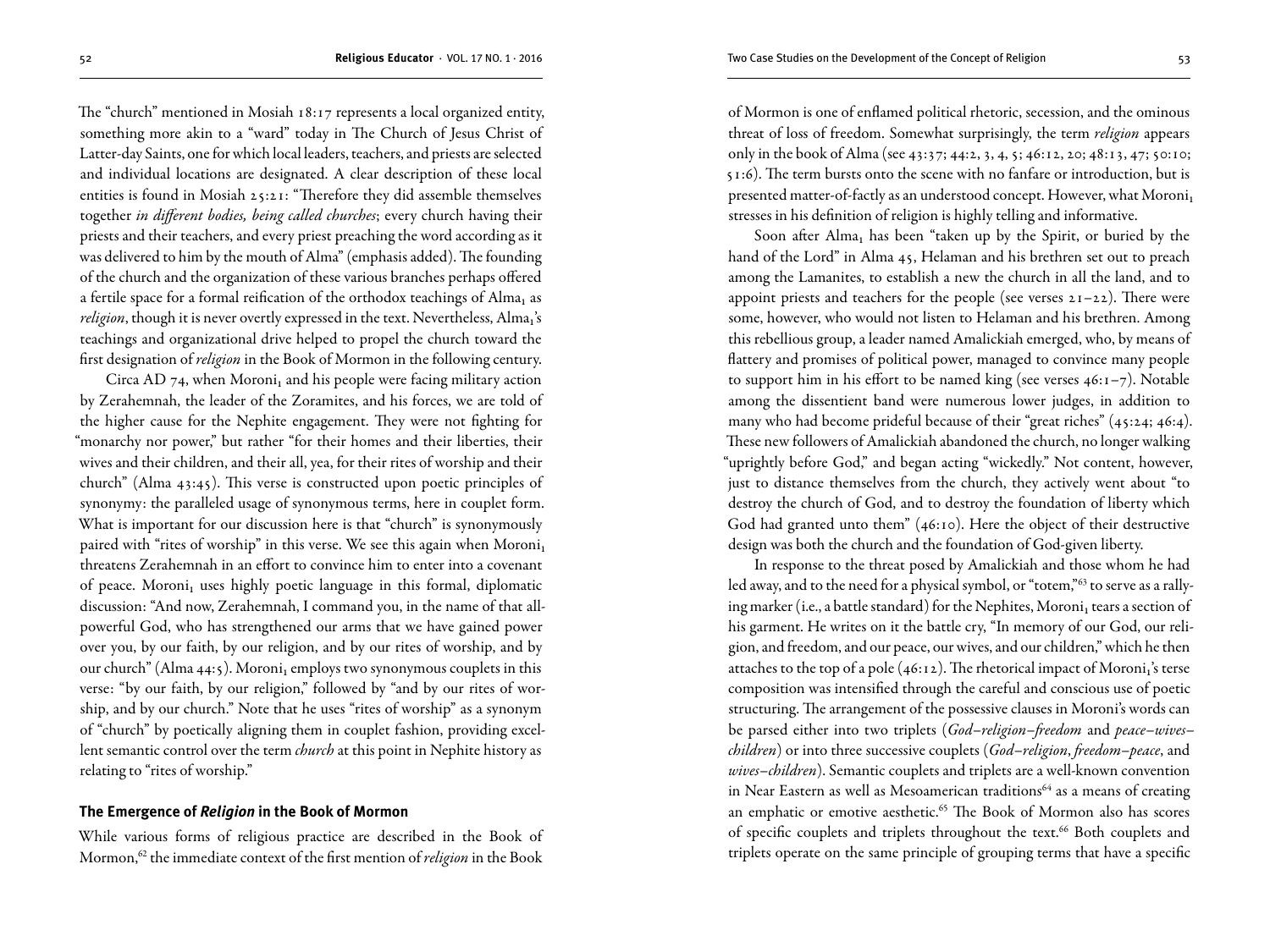relationship, be it synonymous, antithetical, grammatical, gendered, and so forth. If Moroni<sub>1</sub>'s words were originally composed in triplet form, "religion" is then being conceptually linked to both "God" as well as to "freedom." If the underlying structure is the couplet, then the association is most clearly between "religion" and "God." Indeed, poetic prowess will sometimes build *both* into a segment, where couplets operate at one level of discourse and the triplets at a secondary one, negating the necessity to choose only one author intent.

There are several indications from the text, however, that the message on the "title of liberty" is principally constructed as a set of three couplet constructions, which therefore entails a more intimate linkage between notions of "religion" and "freedom." Moroni1's words versify then into three ornate couplet lines (Alma 46:12):

In memory of our God, our religion, and freedom, and our peace, our wives, and our children

In perfect poetic structuring of ritual discourse in ancient and modern Mesoamerica, Moroni<sub>1</sub> creates three semantic couplets: God–religion, freedom–peace, wives–children. The words are presented in a ritual, covenant-making context, one that would normally require precisely this type of rhetorical, parallel structure among Mesoamerican indigenous groups. Moroni₁ displays mature rhetorical style in his use of *parallelisimus membrorum* (parallelism of its members) in the precise moment his words needed to be the most persuasive.

After writing on the shred of garment, Moroni<sub>1</sub> bows down in full military armor and offers up a prayer to God, specifically asking that the "blessings of liberty" would rest upon the people who were called Christians, "those who did belong to the church" (46:13-14). Moroni<sub>1</sub> is here praying for not just their religion, but for the liberty to freely practice that religion. This is also made clear in verse 16, where Moroni<sub>1</sub> importunes for "the cause of the Christians, and the freedom of the land might be favored." Once again, religion is spoken of in the same breath as freedom.

# **Expressing the Concept of** *Religion*

Just as poetic pairing sheds light on the meaning of the term *church* above, so Moroni's elegant use of rhetorical devices in Alma 46:12 provides clear insights into his conceptual patterning regarding the term *religion*. His structural pairing of "God" with "religion" indicates, not surprisingly, a close semantic connection between them in his view. Furthermore, an examination of instances where *religion* appears in semantic couplets illuminates these culturally significant conceptions of what religion meant in Moroni<sub>1</sub>'s day: 1) "religion" / "faith in Christ" (Alma 44:3), 2) "religion" / "our faith" (Alma  $44:5$ ), 3) "religion" / "the cause of our God" (Alma  $54:10$ ), 4) "religion" / "God" (Alma 46:12), and 5) "religion" / "rights" (Alma 43:47; Alma 46:20; Alma 51:6). Religion in these verses is poetically linked to and thereby defined in part by "faith in Christ," "our faith," "rights," "the cause of our God," and "God." Four of the five relate to God or our faith in him, showing the closest association of *religion* with God. The pairing with "rights" is also highly instructive and will be discussed more below.

## **Poetic Expressions and** *Religion*

It is remarkable that out of the ten mentions of *religion* in the Book of Mormon, in only one case does the term *not* appear in poetically paired with another term in couplet form (see Alma 44:2). Religion, therefore, is consistently presented in complementary association with other terms, as the following examples demonstrate. Couplets:

```
1. "because of our religion 
     and our faith in Christ" (Alma 44:3)
2. "maintain their rights 
     and the privileges of their religion" (Alma 51:6)
3. "defend themselves, 
                 and their families,
           and their lands, 
                 their country, 
           and their rights, 
                 and their religion" (Alma 43:47)
4. "we will retain our cities 
                      and our lands" 
    "we will maintain our religion 
                             and the cause of our God" (Alma 54:10)
```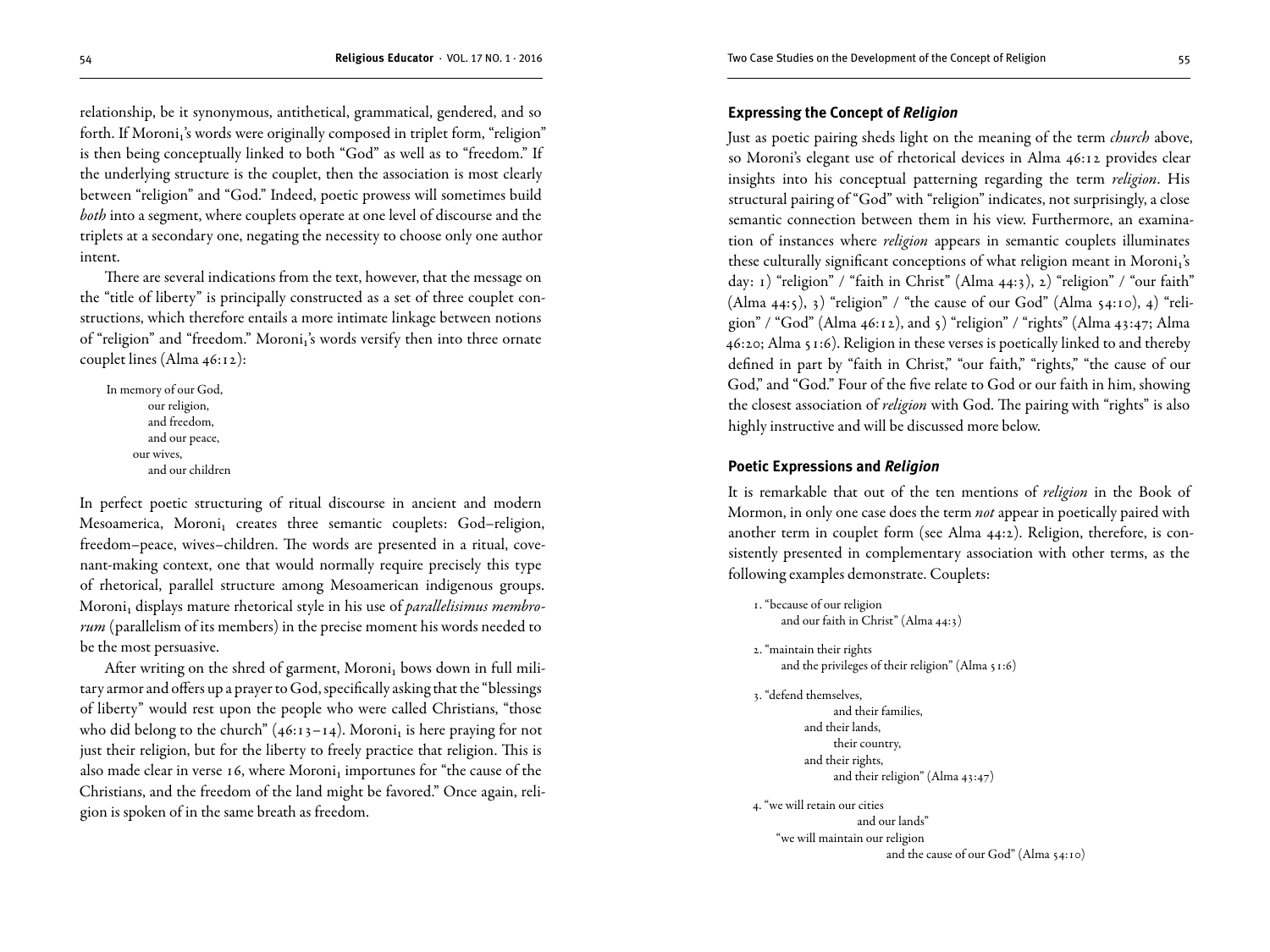**The Religious Educator** · VOL. 17 NO. 1 · 2016 Two Case Studies on the Development of the Concept of Religion 57

5. "defend his people, his rights, and his country, and his religion" (Alma 48:13)

6. "their rights, and their religion" (Alma 46:20)

7. "In memory of our God, our religion, and freedom, and our peace, our wives, and our children" (Alma 46:12)

8. "by our faith, by our religion" (Alma 44:5)

Triplet:

1. "see that God will support,

 and keep, and preserve us, so long as we are faithful unto him, and unto our faith, and our religion" (Alma 44:4)

The patriotic fervor (that is, the highly emotive context) that attends these chapters in Alma may have been the impetus for poetic structuring when referring to that which they were willing to fight to defend. There could also be something inherent in the term *religion* at this time as a social construct or as a transcendent notion that lends itself to expression through poetic means. Regardless, in our day we gain considerable insight and understanding of the concept of religion over 2,000 years ago in the New World through the poetic devices employed by Book of Mormon prophets.

# **Religion: A Right to Fight For**

The interpretation of the concept of religion in Alma can only be properly understood when viewed through the lens of the major political and ecclesiastic changes taking place in Nephite society in this time period, including (1) the formation of "churches" in the land of Zarahemla (see Mosiah 25:19), (2) the division of power from the monarchy to a system of multiple, democratically elected judges and to Alma<sub>1</sub> as both high priest and chief judge (see Mosiah 29:42), and (3) the new emphasis by Mosiah<sub>2</sub> on popular equality, liberty, and

individual rights (see Mosiah 29:32). We would not be amiss in viewing (3) as an eventual byproduct of  $(1)$  and  $(2)$ . The shift of centralized power onto the shoulders of numerous individuals created conditions where individual rights were brought more sharply into focus. Mosiah<sub>2</sub> stated his hope for a more egalitarian society in this way: "And now I desire that this inequality should be no more in this land, especially among this my people; but I desire that this land be a *land of liberty*, and *every man* may enjoy *his rights and privileges* alike" (Mosiah 29:32; emphasis added). In fact, verse 29 contains the first use of the term *right* applied to the populace in the Book of Mormon—but it will not be the last. Moroni<sub>1</sub> appeals to this notion of "rights" to worship as one of the fundamental motivations to take up arms against the forces of Amalickiah.

To the annual meeting of Quakers in September of 1789 George Washington declared, "The liberty enjoyed by the people of these states of worshiping Almighty God agreeably to their conscience, is not only among the choicest of their blessings, but also of their rights." The Book of Mormon likewise teaches in no uncertain terms that one's religion and the right to practice it are God-given, and something to defend. Of the ten specific references to *religion* in the Book of Mormon, remarkably *six* are in a military context, defending the right to practice that religion. Just as decisively, the Book of Mormon also proclaims that religion is a *right*. Of the ten occurrences of *religion* in the Book of Mormon, four are expressly associated with the term *rights*: (1) "they will maintain their *rights*, and their *religion*, that the Lord God may bless them" (Alma 46:20), (2) "to defend his people, his *rights*, and his country, and his *religion*, even to the loss of his blood" (Alma 48:13), (3) "to defend themselves, and their families, and their lands, their country, and their *rights*, and their *religion*" (Alma 43:47), and (4) "to maintain their *rights* and the privileges of their *religion* by a free government" (Alma 51:6).<sup>67</sup> It is significant then that when Moroni<sub>1</sub> carried the title of liberty to various Nephite cities, he invited the people to enter a two-tiered covenant: to "maintain their rights, and their religion" (Alma 46:20). When those who heard Moroni<sub>1</sub>'s stirring words rushed out and assembled themselves, they, like Moroni<sub>1</sub>, had their "armor girded about their loins" (Alma 46:21). Their armor signified their willingness to fight and defend their right to religion, peace for their families, and freedom.

What Alma 46:21 makes perfectly clear, however, is that the Nephites understood the tenuous state of freedom granted by the Lord: it could be taken away through disobedience to the commandments. Thus, the act of donning military garb prior to entering the covenant carried both a literal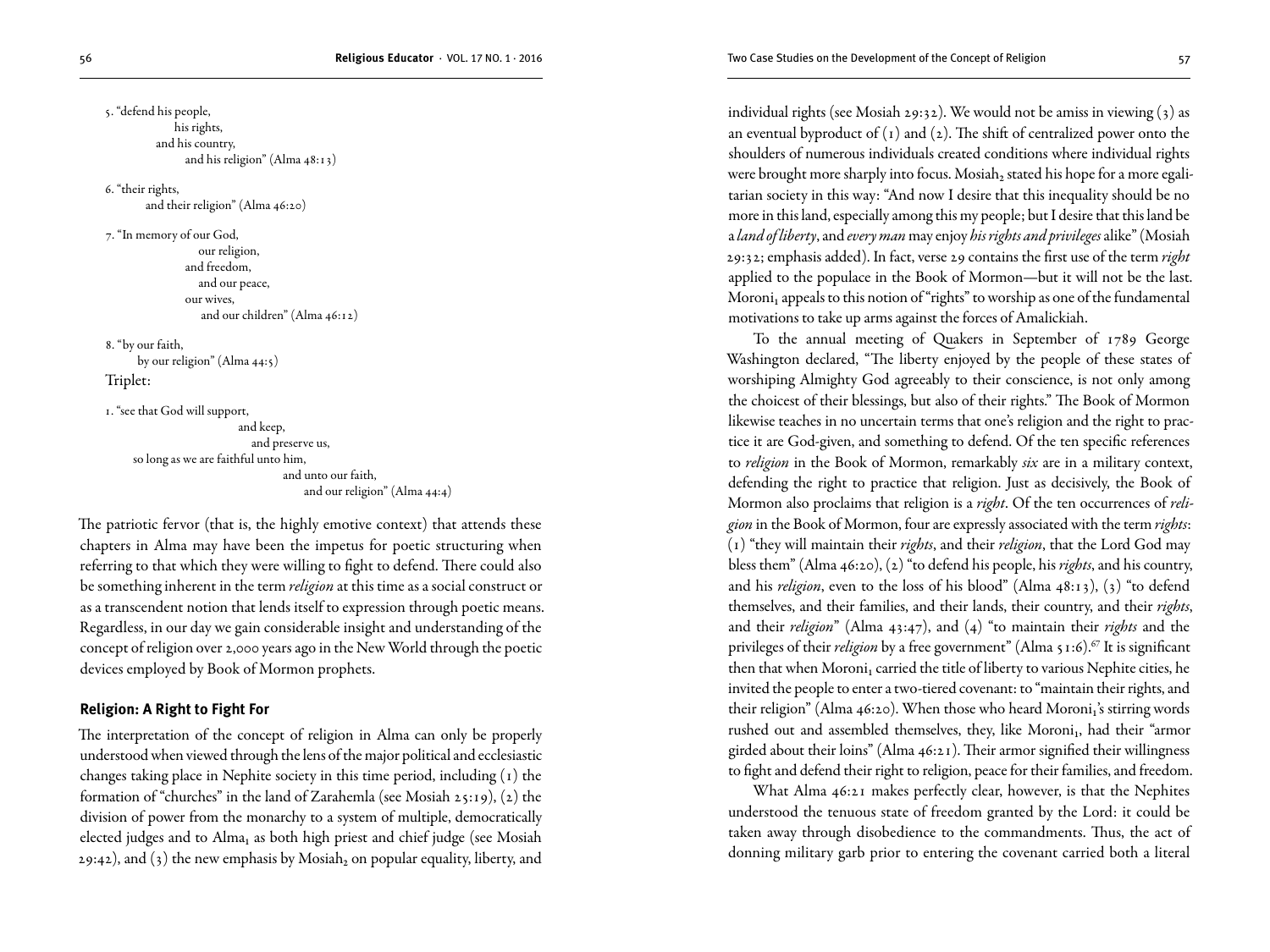and symbolic meaning: they would defend their rights to religious and civic liberty with all of their military might, and they would ensure the protection of those same rights through obedience to God.

## **Conclusion**

As the preceding has shown, religion as a concept has a supple quality that can at times defy strict definition. The semantic evolution of the Greek *thrēkeia* reveals a term that could comfortably be applied to both Christian and non-Christian forms of worship in the first century AD. Early Christian ideals and practices refocused the use of the term into the second century to represent more Christian forms of worship, though still not exclusively so. It is important to remember that even by the fifth century Augustine did not fully accept *thrēkeia* as a viable translation for *religio*, primarily because of the unique semantics *religio* had developed by that time.

Debates over the true etymological origin of *religio* have embroiled religious-minded scholars in debate for centuries. However, what is clear from a historical analysis is that *religio* was polyvalent and susceptible to change. After the death of the last apostle and the onset of the apostasy in the second century AD, defining religion became progressively more problematic as false teachings and practices spread. By Augustine's day, correctly locking down the meaning of *religio* among the competing ideas was essential, so much so, in fact, that Augustine devoted a whole book to the subject in the late fourth century, *De Vera Religione*.

Thus, with both *thrēkeia* and *religio*, we see evolution and adaptation in their application to Christian notions of religion—at least as it was being defined at a given point in history.

In the Book of Mormon *religion* was not mentioned in the text until around 74 BC. As I have discussed above, the establishment of a church and church*es* was evidently key, organizationally speaking, as was Mosiah's edict that Nephite society have more equality and rights for every individual (Mosiah 29:32). For the Nephites, defining and distinguishing themselves in terms of their belief system and practices also became more relevant due to pending Lamanite aggression and the existence of other competing ideologies. Organized branches of the church as well the establishment of an overarching entity (also known as the "church") facilitated the application of the term *religion* to their system of worship. Furthermore, when the freedom to practice their form of worship was severely threatened (not unlike

situations in the world today<sup>68</sup>) *religion* surged to the narrative forefront as one the reasons to enter a covenant to protect such liberties.

Thus, the appearance of the word *religion* in the Book of Mormon coincided with political strife and immediate threats of loss of liberty to worship God. Nephite conceptions of *religion* in Alma were not only instrumental in reacting to these conditions, they were ultimately informed by them. The notion of *religion* as such blossomed under the rays of additional liberties and rights granted to the people.

#### **Notes**

1. James Wiggens, "What on Earth Is Religion?," in *What Is Religion? Origins, Definitions, and Explanations*, ed. Thomas A. Idinopulos and Brian Courtney Wilson (Leiden: Brill, 1998), 153.

2. Western culture has influenced the development of the term, but *religio*, the Latin term from which the English "religion" derived, has also had a profound effect on Western culture. Volpi (2001) explains that "*le mot romain* religio *articule et infléchit la racine indo-européenne*  leg- *dans une signification tout à fait particulière, qui dévoile et exprime une expérience devenue fondamentale pour la culture occidentale*" ('the Roman word *religio* articulates and influences the Indo-European root *leg-* in a very special meaning, which reveals and expresses an experience that has become fundamental to Western culture'). Franco Volpi, "Heidegger et la romanité philosophique," *Revue de Métaphysique et de Morale*, no. 3 (2001): 5–18.

3. Martin Luther famously taught *simul iustus et peccator*, "simultaneously justified and sinful." John Calvin and Martin Luther argued that works cannot produce a righteous individual, rather a sinner is justified through faith in Christ.

4. Benson Saler, "*Religio* and the Definition of Religion," *Cultural Anthropology* 2, no. 3  $(1987): 395 - 99.$ 

5. Wilfred Cantwell Smith, *The Meaning and End of Religion* (Minneapolis: Fortress Press, 1991), 30.

6. See Benson Saler, *Conceptualizing Religion: Immanent Anthropologists, Transcendent Natives, and Unbounded Categories* (New York: Berghahn Books, 1999), 67.

7. A *sine qua non* definition of religion would be a *monothetic* portrayal, where as those that take into account the relative nature of any definition of religion rather than focusing such absolutes are *polythetic*. Polythetic definitions, according to Wiggens, specifically look to identify "sets of characteristics, only some of which a system must have in order to be counted as a religion" (Wiggens, "What on Earth is Religion?" 158).

8. Émile Durkheim, *The Elementary Forms of Religious Life,* trans. J. Swain (New York: Free Press,  $1965$  [1912]), 62.

9. Herodotus, *Histories,* trans. A. D. Godley, 4 vols, LCL (Cambridge, MA: Harvard University Press, 1981–82).

10. Geoffrey W. Bromiley, *International Standard Bible Encyclopedia: Q–Z* (Grand Rapids, MI: Eerdsman, 1995), 78.

11. Dan G. McCartney, *James (Baker Exegetical Commentary on the New Testament)* (Ada, MI: Baker Academic, 2009), 127.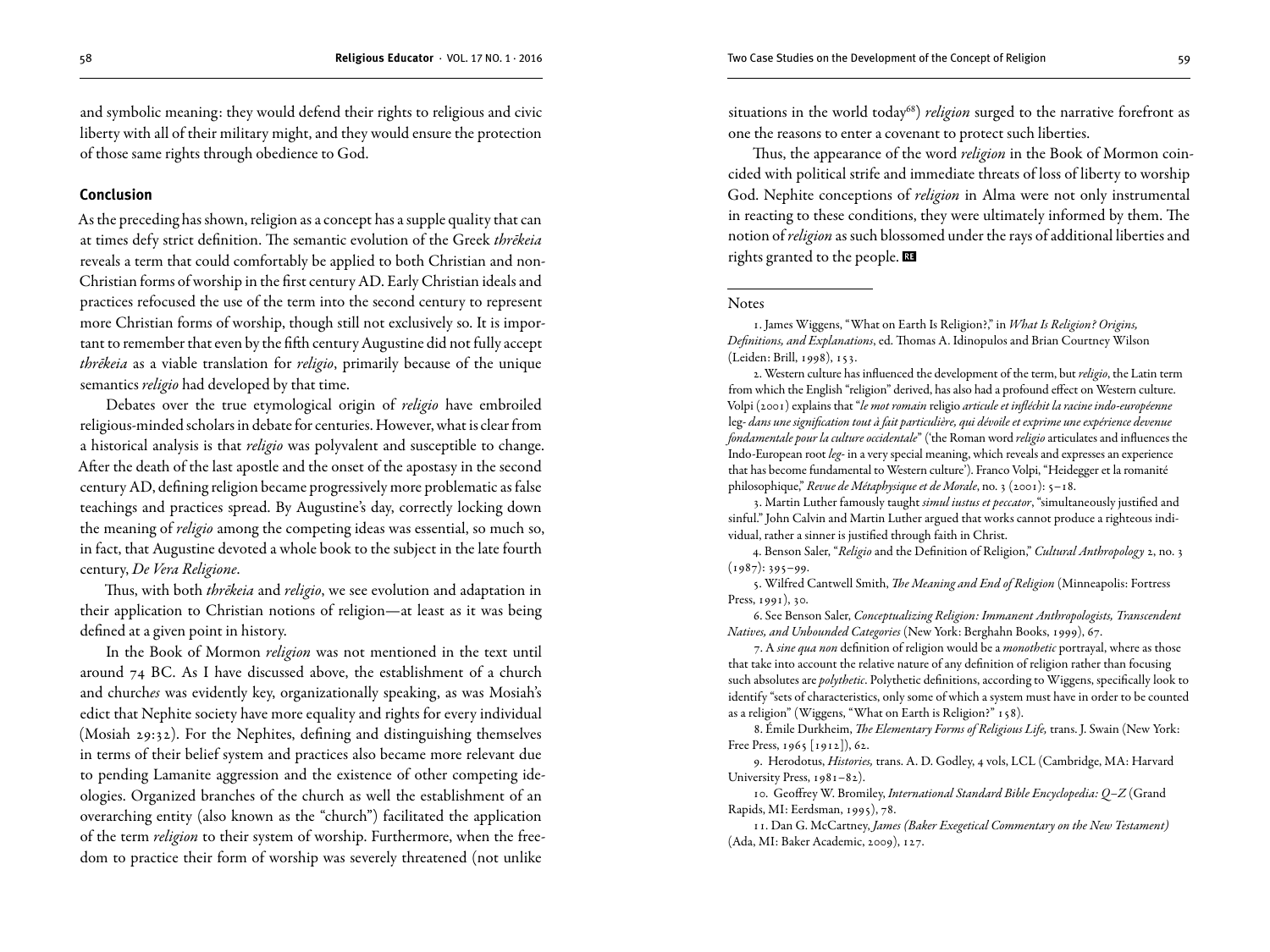12. Émile Benveniste, *Le Vocabulaire des Institutions Indo-Européennes*, vol. 2 (Paris: Éditions de Minuit, 1969), 265.

13. Joseph H. Thayer, *Thayer's Greek-English Lexicon of the New Testament: Coded with Strong's Concordance Numbers* (Peabody, MA: Hendrickson Publishers, 1995).

14. W. E. Vine, *Vines Concise Dictionary of the Bible* (Nashville, TN: Thomas Nelson, 2005), 308.

15. Dallas R. Burdette, *Biblical Preaching and Teaching*, vol. 1 (Maitland, FL: Xulon Press, 2009), 389.

16. Gilbrant similarly views *thrēskeia* as originating in the "reverence of the gods or worship of the gods" but that such devotion leads to acts of ritual. Thoralf Gilbrant, *The New Testament Greek-English Dictionary: Zeta-Kappa, 2176-2947* (Springfield, MO: The Complete Biblical Library, 1990), 13:121; cf. Sophie Laws, "Religion," in *The Oxford Companion to the Bible*, ed. Bruce M. Metzger and Michael David (Coogan: Oxford University Press, 2001), 435.

17. Josephus, *Antiquities*, 1.13.1, in *Josephus: Complete Works*, trans. William Whiston (Grand Rapids, MI: Kregel, 1960).

18. Paul Azous, *In the Plains of the Wilderness* ( Jacksonville, FL: Mazo, 2006), 224n34; Margaret H. Williams, *The Jews Among the Greeks and Romans: A Diasporan Sourcebook* (Baltimore: John Hopkins University Press, 1998), 161–2.

19. Bromiley, *International Standard Bible Encyclopedia: Q–Z* , 337.

20. It is worth noting that Fred O. Francis has suggested a different translation that alters the theological arguments against angel worship in this verse. Francis treats θρησκείᾳ τῶν ἀγγέλων not as an objective genitive ("the worship given to angels") but as a subjective genitive ("the worship offered *by* the angels"). Fred O. Francis, "Humility and Angel Worship in Col. 2:18," reprinted in Fred O. Francis and Wayne A. Meeks, *Conflict at Colossae* (Society of Biblical Literature and Scholars Press, 1975), 163–95.

21. This can also be seen in Herodotus (2:37) where he used *thrēskeia* to describe the religious observances of Egyptian priests. Marvin R. Vincent, *Vincent's Word Studies in the New Testament* (New York: Charles Scribner's Sons, 1887).

22. Due to certain probably Christian-era interpolations (7:19; 8:17; 16:25) the date of production, which has been the object of considerable scholarly debate, is likely somewhere around the mid-first century AD. See James D. G. Dunn and John William Rogerson. *Eerdmans Commentary on the Bible* (Grand Rapids, MI: Wm. B. Eerdmans, 2004), 888.

23. The terms appearing as "religion" or "religious" in the KJV are often translated differently in other versions of the New Testament. For instance, many translations give the term Ἰουδαϊσμός (*Iοudaïsmós*) ("the Jews' religion" in the KJV) as "way of life in Judaism" (NIV), "manner of life in Judaism" (NASB), or "life in Judaism" (RSV). In Acts 13:43 the Greek σέβω (*sébō*) is commonly translated as "devout" in many other versions (e.g., NLT, NIV, RSV, ASV). Additionally, σέβω (*sébō*) appears as "religion" in 1 Timothy 3:16 and 2 Timothy 3:5. Furthermore, in 1 Timothy 2:10 the RSV translates a compound form of σέβω, θεοσέβεια (*theosébeia*, lit. 'god-reverence'), as "religion."

24. See Bromiley, *International Standard Bible Encyclopedia: Q–Z*.

25. McCartney, *James (Baker Exegetical Commentary on the New Testament)*, 229.

26. Indeed, scholars today generally view the etymology of *thrēskeia* as linked to *therap-* ('to serve'). See Gerhard Kittel, Gerhard Friedrich, eds., *Theological Dictionary of the New Testament,*  vol. 1*,* trans. Geoffrey William Bromiley (Grand Rapids, MI: Eerdmans, 1985), 337.

27. The Greek *eusebaeia* ('piety') is another term that can be translated as "religion" in general, but not in the sense of acts of worship per se (Laws, "Religion", 435). In Greek, *sebō*  means "to worship" or "to revere." The form σεβομένων (*seboménōn*) is translated as "religious" in Acts 13:43 in the KJV. As Price has argued, while *thrēskeia* precedes *eusebaeia* in the Roman period, the concept of *eusebaeia* also had a far-reaching influence that "helped to define the religious domain of the Greeks, remaining important down to the end of antiquity." S. R. F. Price, "Gods and Emperors: The Greek Language of the Roman Imperial Cult," *The Journal of Hellenic Studies* 104 (November 1984): 79–95.

28. Saler found Émile Benveniste's arguments persuasive that *religio* derives from *legere*, 'to collect', noting Beneviste's observation that 're-collect' would thus signify "to take up again for a new choice, to reconsider a previous step." Saler, *Conceptualizing Religion*, 65.

29. "*Qui omnia, quae ad cultum deorum pertinerent, diligenter retractarent et tamquam relegerent, sunt dicti religiosi ex relegendo, ut elegantes ex eligendo, ex diligendo diligentes, ex intelligendo intelligentes; his enim in verbis omnibus inest vis legendi eadem in religioso.*" Cicero, *De natura deorum*, II, 28, 72.

30. Hoyt contrasts the bounded notion of *relegere* to correct ritual observation *neglegere* (i.e., *neclegere*), which refers to not observing or attending to duties. Sarah F. Hoyt, "The Etymology of Religion," *Journal of the American Oriental Society* 32, no. 2 (1912): 128.

31. Cicero, *De natura deorum*, II, 72.

32. The verb *religare* also means "restrain," and in this light some have linked it more closely to the rules of ritual and services that are an outward expression of devotion. See Sarah F. Hoyt, "The Etymology of Religion," 128.

33. St. Thomas diverted from Lactantius's meaning slightly, interpreting it as deriving from *se ligo*, "to bind oneself [to God]". Thomas Aquinas, *Summa contra gentiles* (Parisiorum: Lethielleux, 1967, III), 119; cf. Balázs M. Mezei, *Religion and Revelation after Auschwitz* (New York: Bloomsbury Academic, 2013), 30.

34. Nigel Ajay Kumar, *What is Religion? A Theological Answer* (Eugene, OR: Wipf and Stock, 2013), 52; see also Jeremy M. Schott, *Christianity, Empire, and the Making of Religion in Late Antiquity* (Philadelphia: University of Pennsylvania, 2008), 106.

35. Schott, *Making of Religion in Late Antiquity*, 106.

36. Smith, *The Meaning and End of Religion*, 28.

37. Smith, *The Meaning and End of Religion*, 29.

38. Augustine, *Augustine: The City of God Against the Pagans*, ed. and trans. R. W. Dyson (Cambridge, MA: Cambridge University Press, 1998), X/1, 392.

39. Jerome used *religio* "in the sense of a rite . . . [i.e.,] 'religious observances', 'ritual practice', 'way of worshipping', and in the Old Testament various terms for ordinance and ritual prescriptions." Smith, *The Meaning and End of Religion*, 28.

40. See Smith, *The Meaning and End of Religion*, 28.

41. Saler, *Conceptualizing Religion*, 67.

42. Mezei, *Religion and Revelation after Auschwitz*, 30.

43. "The fact that *religio* could and sometimes did mean different—and differently valued—things," writes Saler, "testifies to its semantic suppleness." Saler, *Conceptualizing Religion*, 67. See also Smith, *The Meaning and End of Religion*, 25.

44. The Greek *thrēskeia* followed a similar semantic development as the Latin *religio.* Boyarin writes: "Greek, we might say, also rises to the occasion of this semantic and social shift, with the once very rare word θρησκεια stepping into the new semantic slot now occupied by *religio* in its post-Christian sense in Latin. This semantic development is paralleled